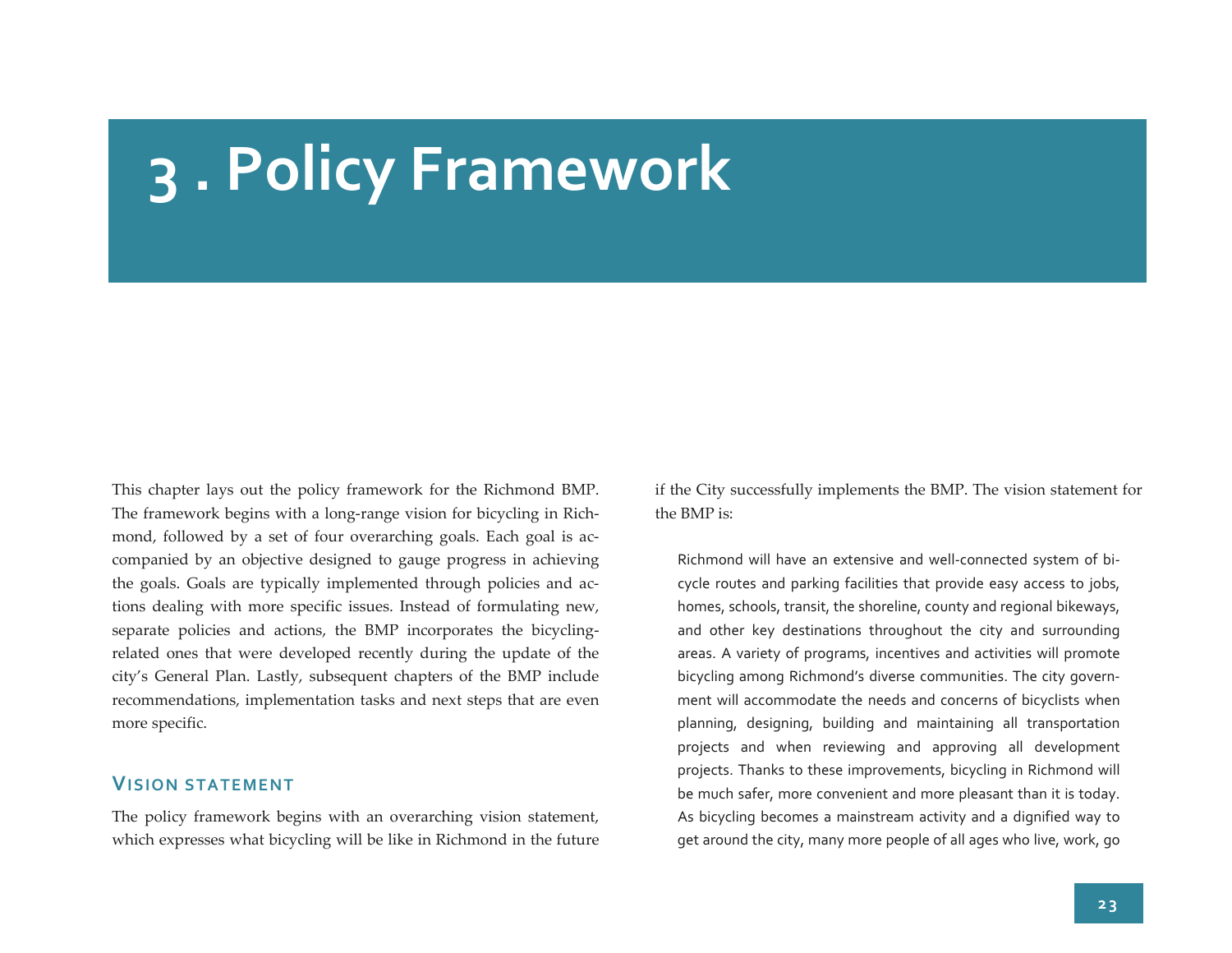to school, shop and play in Richmond will bicycle for transportation and recreation. This will contribute to the health, well‐being and en‐ vironmental sustainability of the community and make Richmond <sup>a</sup> regional bicycling destination and hub.

## **GOALS**

The BMP contains <sup>a</sup> set of four goals. These are broad ends or state‐ ments of purpose, each dealing with <sup>a</sup> separate topic, designed to support implementation of the long-term vision for bicycling in Richmond over the next <sup>5</sup>‐10 years. The goals set the overall directions and provide guidance on the general subject areas in which the City should concentrate its efforts related to bicycling.

- **Goal**  $\bullet$ : Expand the city's bicycle routes and parking facilities into an extensive, well‐connected and well‐designed network, and im‐ prove and maintain these facilities over time.
- **Objective:** Increase the number of bikeway miles by <sup>75</sup> percent, complete all gaps in the Bay Trail and double the number of bicycle park‐ ing spaces.
- **Goal @:** Increase the number of people of all ages and backgrounds who bicycle for transportation, recreation and health.
- **Objective:** Double the number of trips made by bicycle.
- **Goal**  $\bullet$ **:** Make the streets safer for bicyclists, not only during the day but also at night.
- **Objective:** Reduce the number of bicycle fatalities and injuries by 25 per‐ cent (even as the number of bicyclists increases).
- **Goal <sup>o</sup>:** Incorporate the needs and concerns of cyclists in all transportation and development projects.
- **Objective:** Adopt, institutionalize and have relevant City departments implement <sup>a</sup> "Complete Streets" policy and bicycle‐friendly design standards and guidelines for streets and developments.



*Photo credit: Adrienne Harris*

## **POLICIES AND ACTIONS**

Policies and actions are more specific and detailed statements meant to suppor<sup>t</sup> and help implement the goals. The residents of Richmond have developed numerous bicycling‐related policies and actions through the process of updating the city's General Plan. The Plan, entitled "Shaping the New 100 Years," was prepared beginning in [date?] and was adopted in [date?]. Most of the bicycling-related policies and actions appear in the Plan's Circulation Element, with additional ones scattered throughout other elements. These policies and actions have been reproduced in Chapter 2, "Related Plans."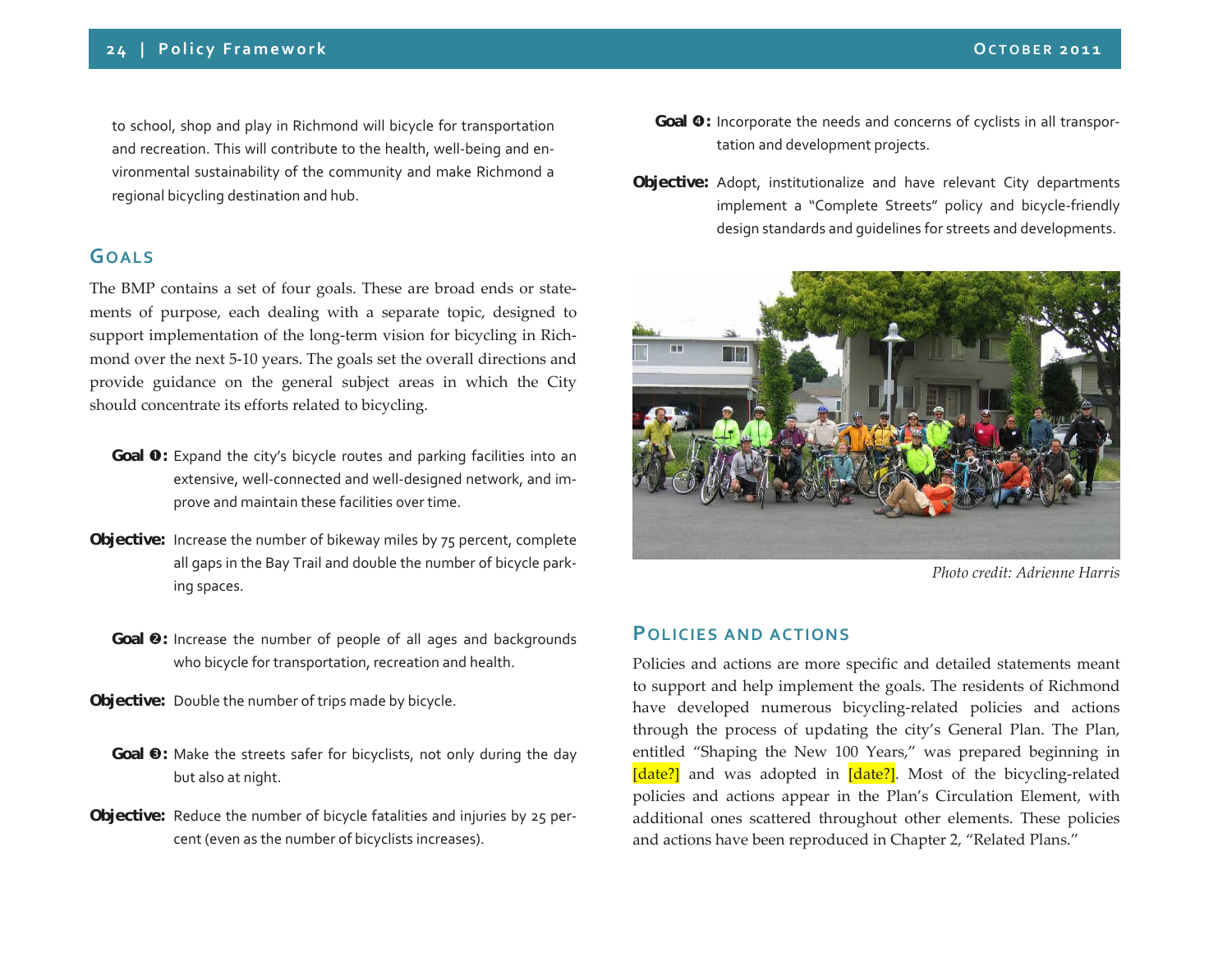Because the General Plan was developed recently and benefitted from an extensive public‐outreach process, and contains <sup>a</sup> comprehensive set of bicycle related policies and actions, the BMP therefore incorporates, by reference, the bicycling‐related policies and actions from the General Plan rather than establish entirely new, separate ones. Nonetheless, because the General Plan left some issues unaddressed, below are suggested additional policies for the City to consider:

- Set aside <sup>a</sup> small amount of funding from each year's capital improvement budget that could serve as local matching funds for grant‐funded projects that implement the BMP.
- Develop a coordination mechanism with the City's five-year street pavemen<sup>t</sup> plan so that appropriate bicycle striping projects outlined in the BMP are installed as par<sup>t</sup> of paving projects.
- **Q** Develop guidelines for the City's review of projects under the California Environmental Quality Act that recognize the environmental benefits of bicycle facilities and facilitate their implementation.
- **T** To the extent possible, coordinate implementation of projects, programs and policies from the Bicycle Master Plan with those from the City's Pedestrian Plan.
- **Q** Eliminate requirements for bicycle licensing and registration in the City's Municipal Code.
- **Q** Restrict the use of motorized vehicles on the Bay Trail (with the exception of emergency vehicles and electric wheelchairs).
- **Have City staff develop annual implementation work plans for the** BMP and reports on implementation progress, and ensure that RBPAC members and elected and appointed officials review these documents annually.